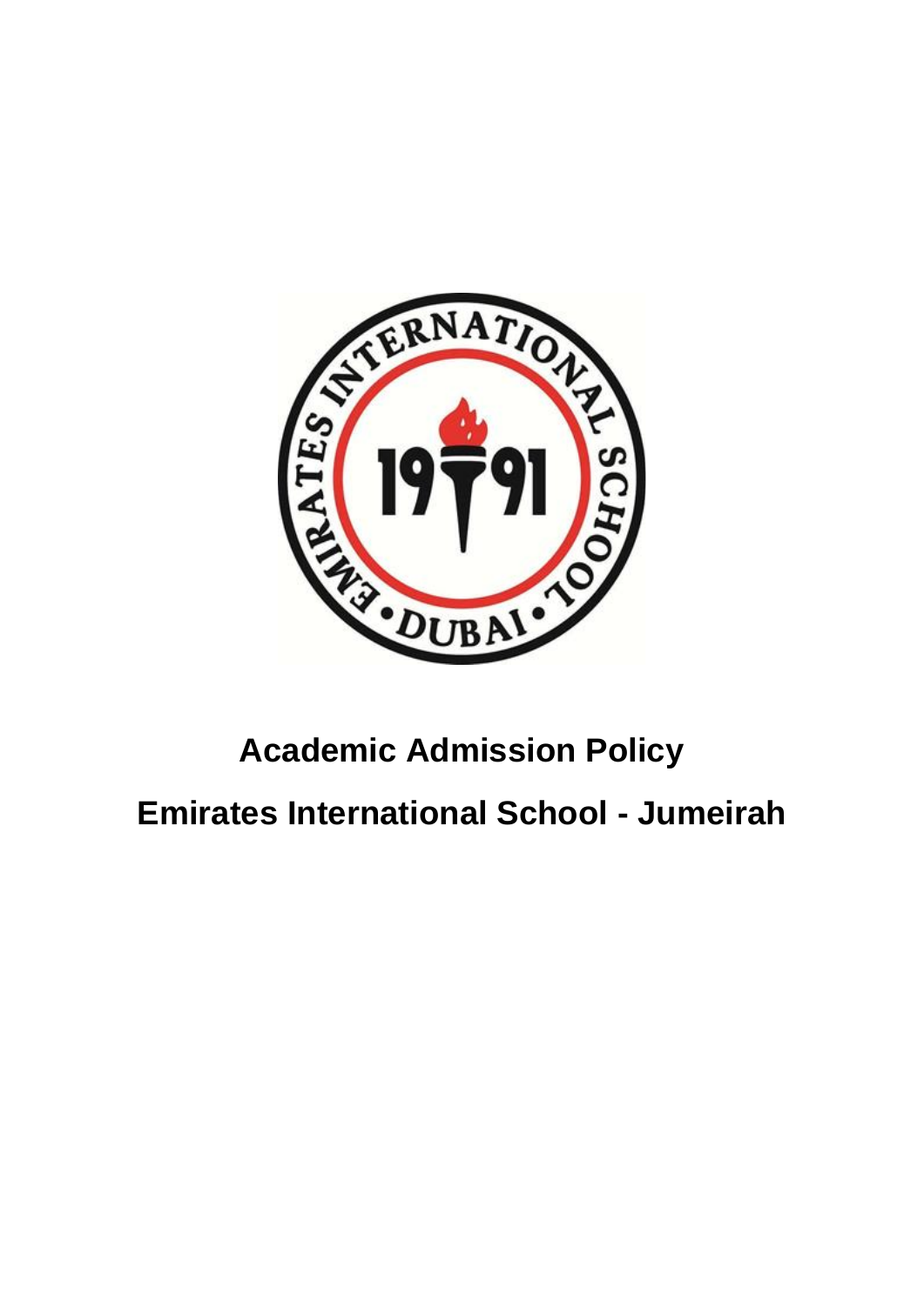# **ADMISSION POLICY**

#### **Part A: General Admissions Process**

**Step 1:** Completion of the Application Form

This is done by the School Registrar in Jumeirah and Meadows.

**Step 2:** Establish Year Level to the considered:

- $\triangleright$  Based on previous enrolment in a Dubai school, as well as age and years in school a Year level will be assigned for the student.
- $\triangleright$  All testing and evaluation will take place at the tentative Year Level.
- $\triangleright$  Students transferring from age appropriate schools compatible with Emirates International School will be placed into the correct Year for their age.
- $\triangleright$  Discretion will be used in individual cases when birth dates occur from 1st September to 31<sup>st</sup> October.
- $\triangleright$  If a student transferring from a Dubai school is deemed to be below the minimum expectation for entry to a particular year group, then a 'downgrade' form is required to be completed and signed

#### **Step 3**: Evaluation of Past Reports

- $\triangleright$  It is important to understand report cards cannot all be evaluated at the same level. Each system/school has a distinctive set of standards applied to report cards.
- **Step 4:** All students who are changing school systems will have their placements papers submitted to KHDA who give the final approval for the Year level.

**SEND students:** EIS offers an inclusive approach to education. In partnership with parents, we seek to place students appropriately to their needs. As such, we expect any reports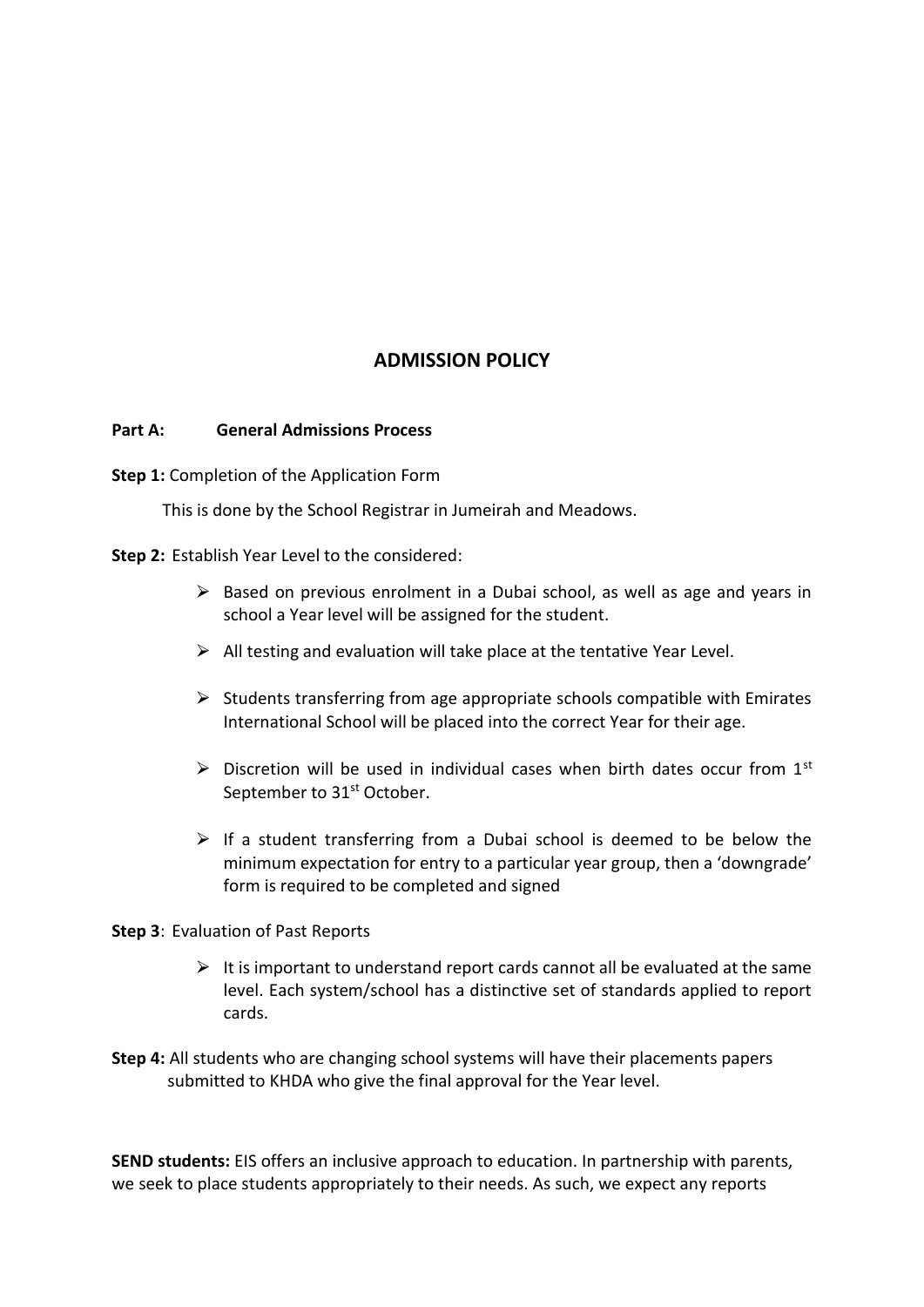linked to specific needs and diagnosis to be shared with the school from the outset. Similarly, we expect parents to work closely with us if a particular educational need is identified during or following the admission process (as per KHDA parent-school contract). Specific details of admission of SEND students is provided within the school's SEND handbooks.

All students with English Learning needs are considered fairly upon their general academic ability unless the student would be disadvantaged in external examinations when joining at a senior examination stage (Year 10 to Year 13).

# **Part B: Specific Year Process**

#### **1. Primary Years - EY1, EY2, Year 1, Year 2 and Year 3)**

- a. Admission Tests conducted by teacher in EY team
- b. All tests checked by EY Coordinator and then Head of Primary
- c. Interview with child and parent if required

#### **2. Year 1, Year 2 and Year 3**

- *a.* Admission test conducted by respective member of LS team for the year group
- *b.* All tests checked by Head of Primary
- *c.* Interview with child and parent as required

#### **3. Year 4, Year 5 and Year 6**

- a. Admission test in English and Mathematics taken by student in a supervised environment
- b. Corrected and assessed by Deputy of Primary
- c. All tests checked by Head of Primary

At any point in the above 3 processes we feel the student may need Learning Support, then an interview is set up with the SENCO who will then liaise with the Head of School regarding acceptance of the student (see previous SEND section).

The goal of the tests and interview are to determine whether or not there is an Academic and Social match between EIS and the student.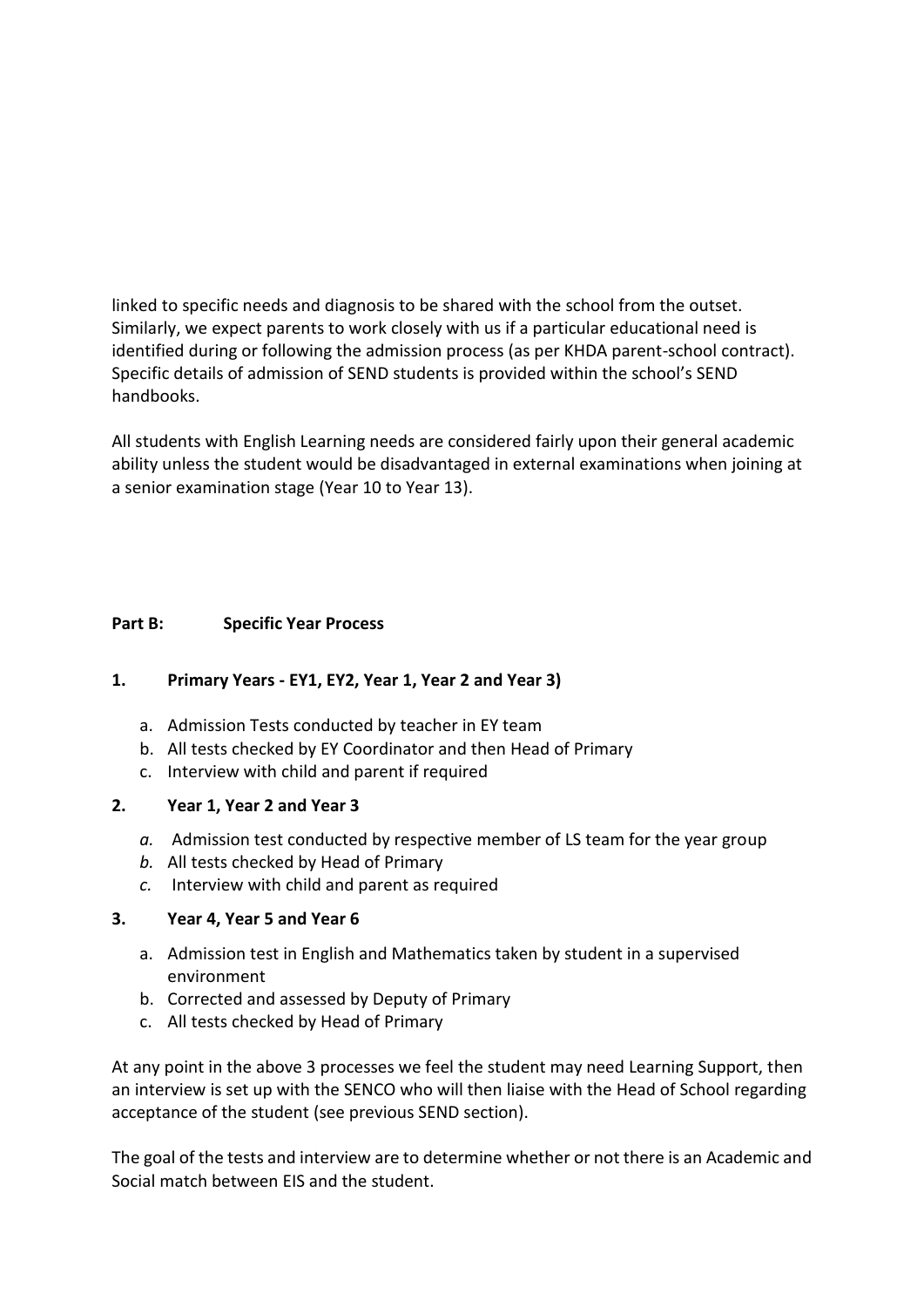# **4. High School (Years 7 to 9)**

- a. All students entering the school through the MYP are required to complete a Cognitive Ability Test (CAT4), this test will determine the student's ability, learning styles and target levels. CAT4 tests generate a predicted target for each student at the end of MYP phases, it is important that each admission completes the assessment to the best of their ability to provide us with an accurate picture of their learning needs and target levels. These tests are not subject specific, but focus a range of skills across subject disciplines and are used to inform teachers and parents about how to support the student.
- b. Previously identified SEND students must provide necessary paperwork from previous their previous school. This will be reviewed by the SEND Co who will administer (if necessary) a WRAT 5 assessment to determine the academic age level and the required level of support.
- c. Interview with Head of School this step is optional and is used:
	- i. Upon the advice of the Registrar
	- ii. Upon the request of the parents
	- iii. Upon the request of the Principal when the Admission Tests and past reports do not produce conclusive information.

# **5. Year 10 and Year 11**

- a. Year 10 process is same as the previous Year groups, except that a Course Selection Interview with the MYP Coordinator is an additional requirement. The Course Selection Interview may take place before or after the admission decision at the discretion of MYP Coordinator but must be completed before the student is given a start date.
- b. In Year 11, the second year of the 2-year MYP course, admissions are usually not considered. Exceptions occur:
	- When a student is very strong academically and can be expected to be able to catch up on the first year's work.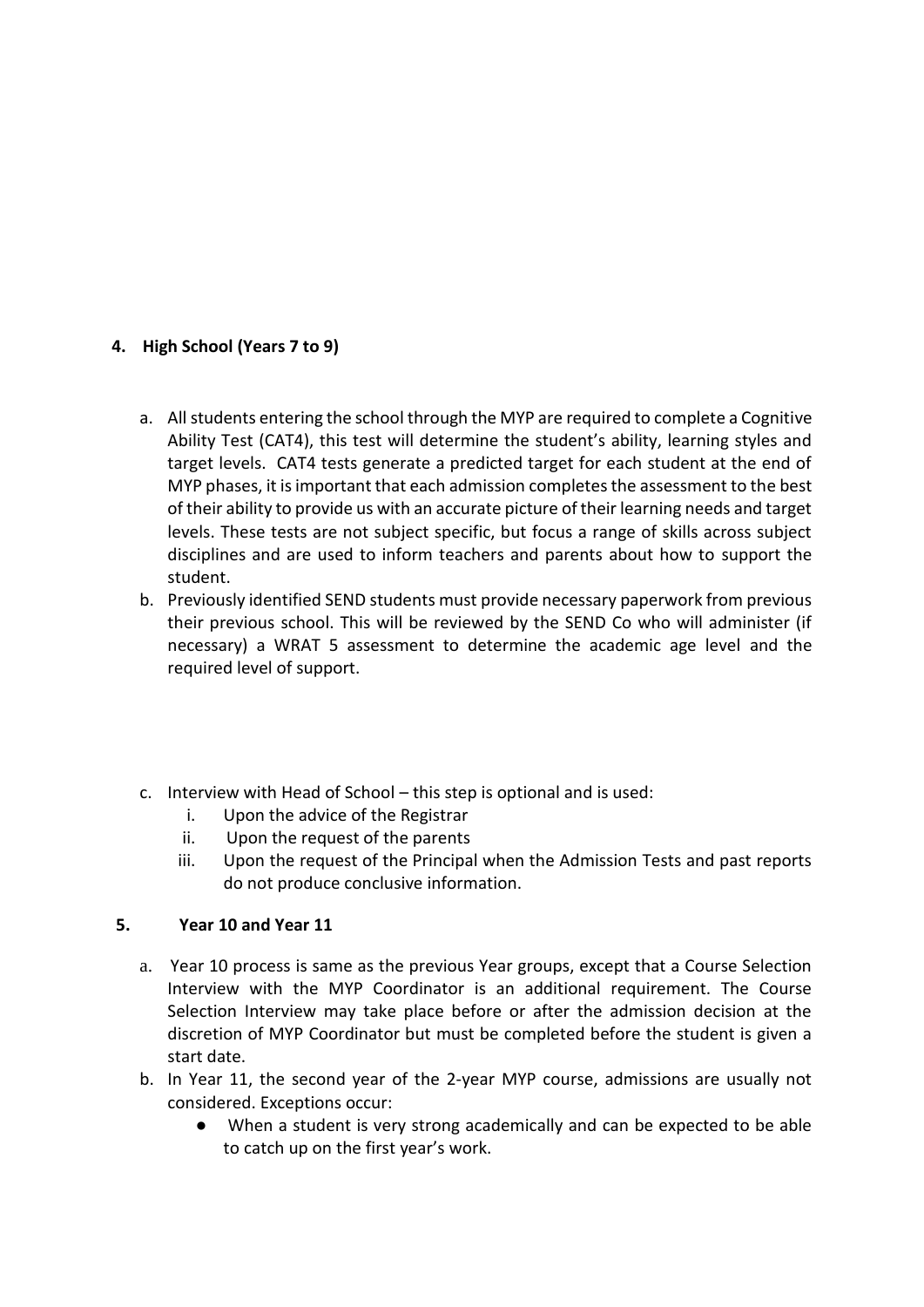- When a student has been involved in MYP in another school and the courses taken there are a very close match to what can be taken at Emirates International School.
- c. It must be recognised that Course Selection at Years 10 and 11 will be more limited the later the time of application and selection. Course Selection for applications during the school year will be highly restricted.
- d. Students joining in Year 11 may not be entered for the full MYP certificate, this will be discussed on a case by case basis with the MYP Coordinator and the Head of High School.

# **6. IBDP & IBCP Years (Year 12 and Year 13)**

- a. Interview with the IBDP / CP coordinator / Head of Secondary or Principal
- b. All students entering the school through the IBDP/IBCP are required to complete a Cognitive Ability Test (CAT4), this test will determine the student's ability, learning styles and target levels. CAT4 tests generate a predicted target for each student at the end of the programme/s phases, it is important that each admission completes the assessment to the best of their ability to provide us with an accurate picture of their learning needs and target levels. These tests are not subject specific, but focus a range of skills across subject disciplines and are used to inform teachers and parents about how to support the student.
- c. For admission to Year12 results from past reports and the interview outcome are combined to determine admission.
- d. For Year 13 admissions only considered for students in good standing transferring from IB Schools, taking courses that match EIS.

**In all cases, assessment decisions should be completed within 48hours. However, at times of significant volume of applications the process will take a little longer.**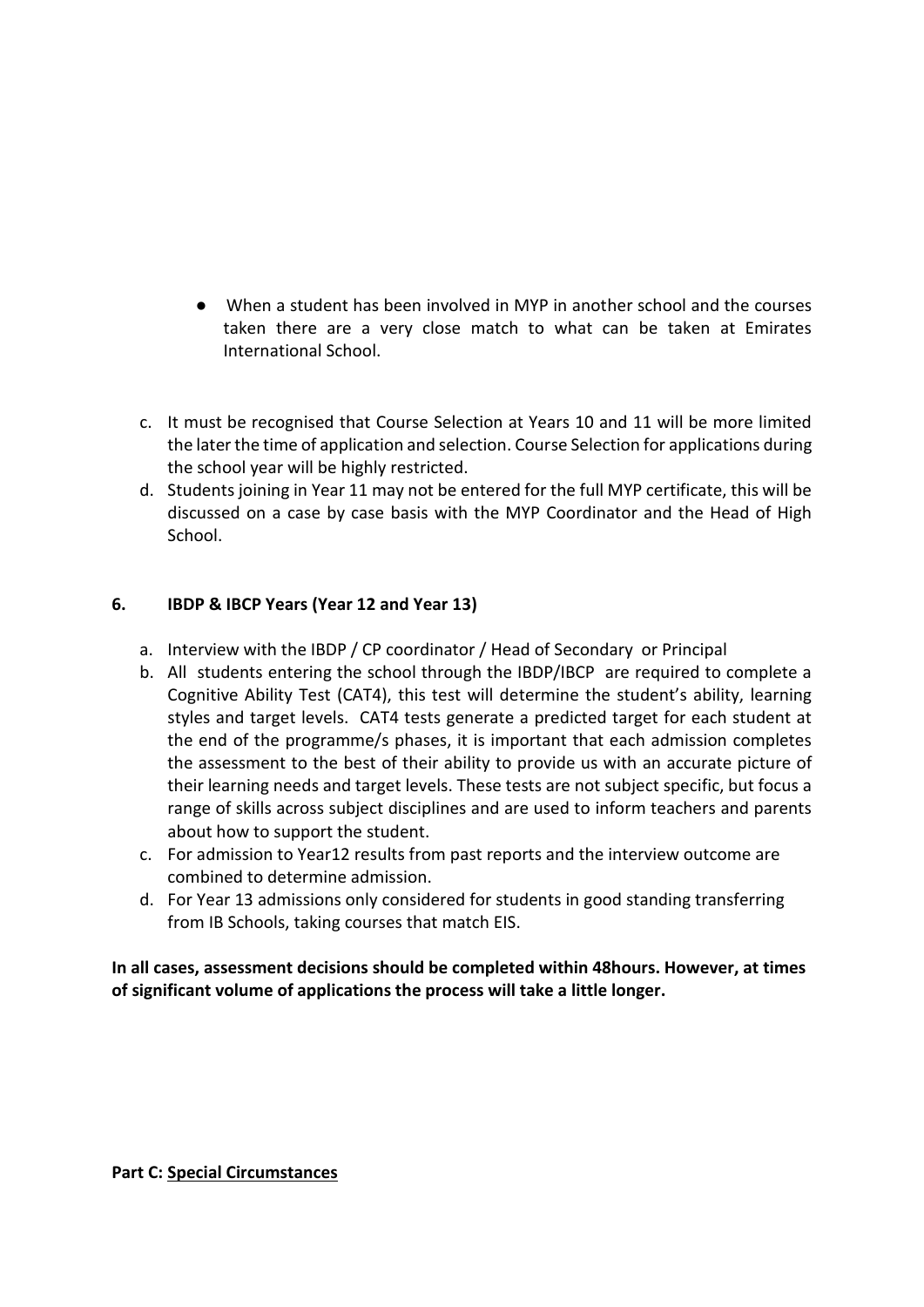- $\triangleright$  Students from Southern Hemisphere countries should be aware that they may lose up to half-year due to the shift to the Northern Hemisphere school timetable, depending on their age.
- $\triangleright$  Students completing their studies for a particular level in the Spring (e.g. March) will only be promoted to the next Year from September, prior to this time they will remain in the equivalent Year for the final term of the academic year.
- $\triangleright$  KHDA has the final say in the placement of a child in a specific Year.
- $\triangleright$  In the case of ESL/ LS, parents are advised that if further down the track previously undiagnosed problems occur, this may require further assistance from an outside establishment

#### **Conclusion:**

Final admission to the school is approved by the Principal as well as KHDA and is subject to signing Parent-School contract.

See: Year equivalency chart below